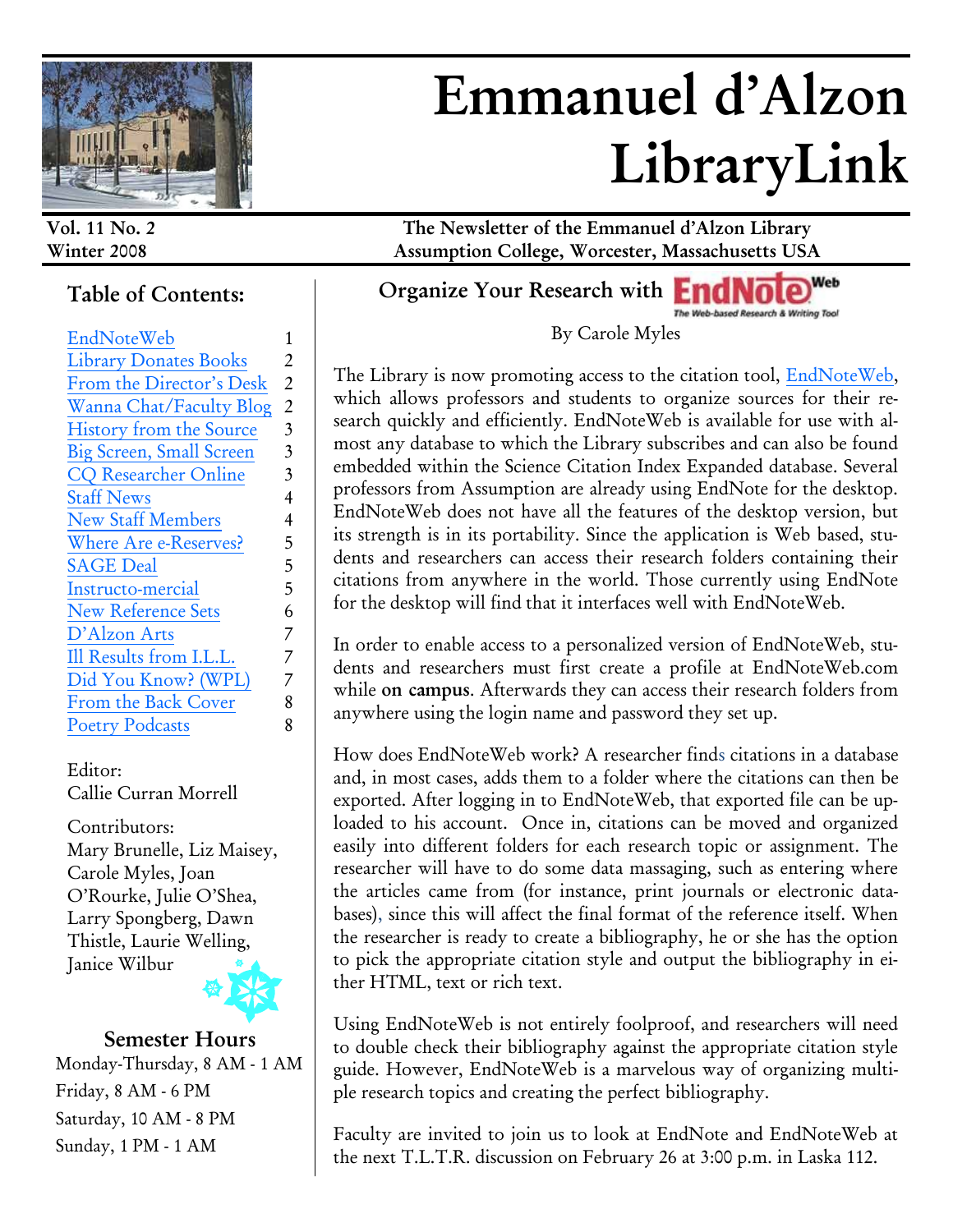#### **Library Donates Books** By Liz Maisey

The library donated several boxes of books to *Project Educate Africa, Inc.* The primary goal of this not-for-profit organization is to help increase the literacy rate of South Eastern Nigeria, since approximately 40 percent of the total population of that region cannot read.

Fr. Mike S. Ezeatu, the president of *Project Educate Africa, Inc*., came to the Worcester area this past December to collect books from area colleges, including Assumption. The Library was able to donate five boxes of books in several subject areas, including literature, religion, history and social sciences. These books were left over from our annual book sale, and we hope they will be helpful in improving the level of literacy in Nigeria. For more information on this organization and ways you can help*,* please visit their Web site at:

[www.projecteducateafrica.org](http://www.projecteducateafrica.org) .





#### **From the Director's Desk** By Dawn Thistle

Since January  $2<sup>nd</sup>$ , I have been serving the College as Interim Director of Information Technology & Media Services, in addition to my responsibilities as Director of Library Services. In the Library I have been fortunate to work with an amazing group of librarians, for whom service has always been the primary mission. Now I am learning a lot about how completely technology is integrated into everything that we do here at Assumption College and about the wonderful service orientation of the people who work in IT and Media Services.

Each and every department functioning here in support of the mission of the College uses one or more specialized computer applications and makes use of our network infrastructure to communicate via e-mail, to gather information, or to access applications available online via the Web. Faculty and most staff members are provided with computers that are configured specifically for them, to help them achieve their teaching goals and work requirements. Computer labs and classrooms are equipped and upgraded continually to meet the ever-growing technology needs of our curriculum and individual professors' teaching styles. Course management software (Blackboard), managed by IT, now makes it possible for the College to offer courses and programs online. In addition, Media and IT staff members do their best to be available to support the technology needs of the growing numbers of conferences and meetings held on campus, year-round.

Assumption College is fortunate to have IT and Media staff who are dedicated to providing this technology—and to making it all work together—which is so essential to support the teaching and learning at the heart of our mission. I am privileged to be able to work with and get to know them all better. I am also excited to be exploring ways that IT, Media and Library staff can work together to provide even better service to the College.

Even as I run (literally!) back and forth between the Library and the IT Center, I am very interested in hearing from students, faculty, and other staff. Please let me know how the Library, Media and/or Information Technology departments can serve you better. That's why we're here!

**Wanna Chat?:** We've added a new way to ask the Reference Desk a question— by Online Chat! Click [NEED HELP?](http://www.assumption.edu/dept/library/resources/refchat.htm) on the Library [home page](http://www.assumption.edu/dept/library/libraryindex.html) to start.

Attention faculty: Stay up-to-date with the latest at d'Alzon Library with our new blog, designed with you in mind! Find it at <http://facultyinfo.blogspot.com/> .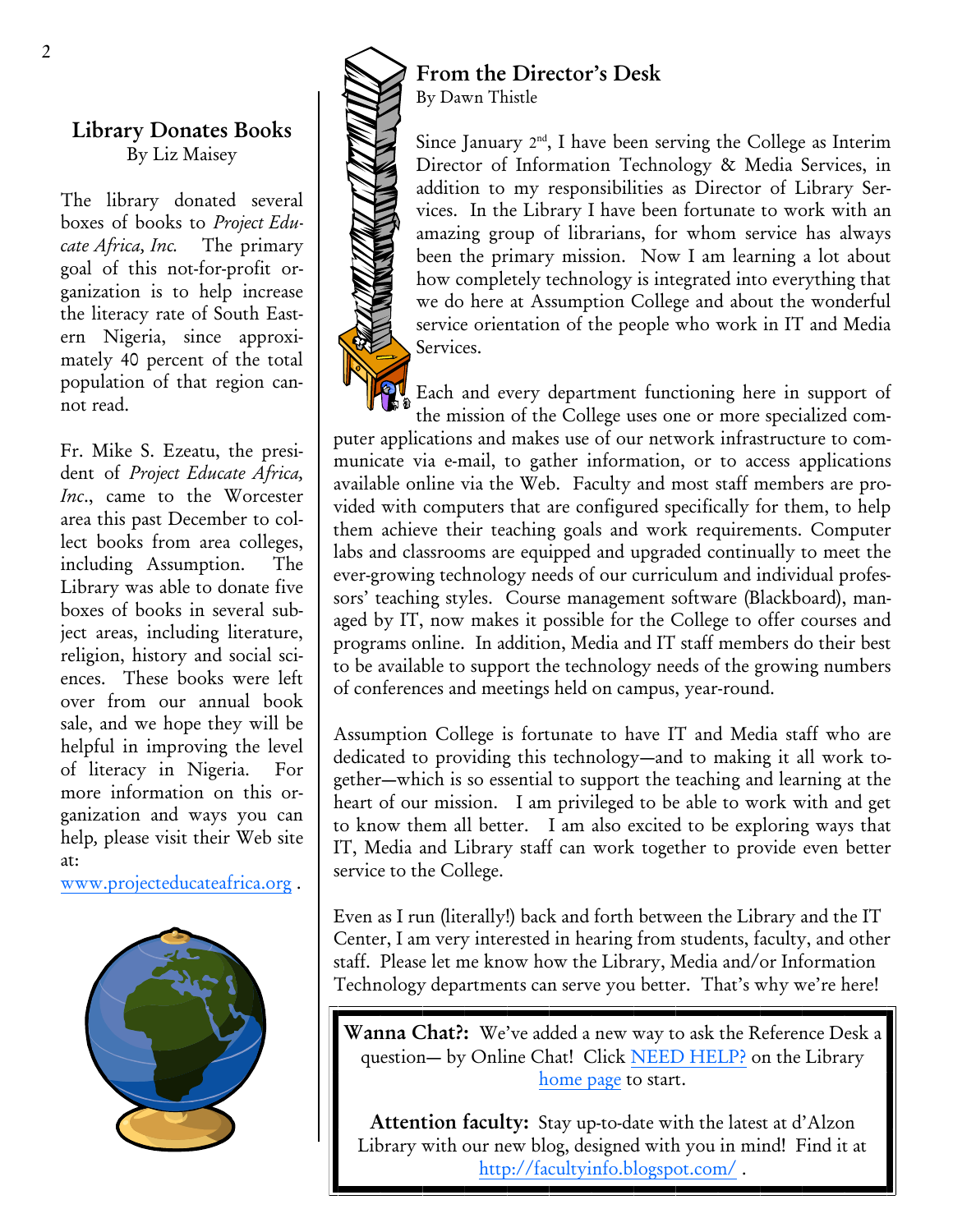#### **History Straight from the Source** By Julie O'Shea

Though [In the First Person](http://www.inthefirstperson.com/firp/index.shtml) is not a new resource, it is one that deserves some exploration, as it is an excellent place to find primary sources. It's a fascinating database of nearly 4,000 collections of personal narratives gathered from around the world. All of the material is in English and comprises full-text reminiscences of more than 18,000 individuals and acts as an index to even more.

Delve into the diaries of young soldiers fighting the American Civil War and read of the struggles endured by the women they left at home. With audio and video files included, you might watch or listen to the memoirs of Holocaust survivors and aboriginal leaders of the Alaskan Inuit. Produced by the Alexander Street Press, In the First Person is a wonderful look into the personal thoughts and experiences of thousands of individuals. Log on from the Library's list of databases and see.



#### **Big Screen, Small Screen on Your Computer Screen** By Callie Curran Morrell

Satisfy your craving for movie and TV information with our new database, [Film & Television Literature Index with Full Text.](http://lib.assumption.edu/login?url=http://search.ebscohost.com/login.aspx?authtype=ip,uid&profile=ehost&defaultdb=f3h) This database

is being funded this year by an LSTA grant (*read more about this grant on page 5*). According to EBSCO, the database vendor, the bibliographic and full-text database covers the entire spectrum of television and film. Subject coverage includes film and television theory, preservation and restoration, writing, production, cinematography, technical aspects, and reviews. It



On the Library's Web site, you can find Film & Television Literature Index with Full Text under the alphabetical list of databases, as well as under the [Art & Music](http://www.assumption.edu/dept/library/resources/artmusic.html) and [Language & Literature](http://www.assumption.edu/dept/library/resources/languagelit.html) database lists.



The keyword and other search options makes CQ Researcher Online quicker and easier than its print sibling. First-year students will likely find this database especially helpful, since it is a perfect resource for assignments that ask them to research a current issue, and/or defend a particular position. Upper-classmen may find it useful for gathering background information on a topic.

CQ Researcher Online can be found under the list of databases on the Library's Web site.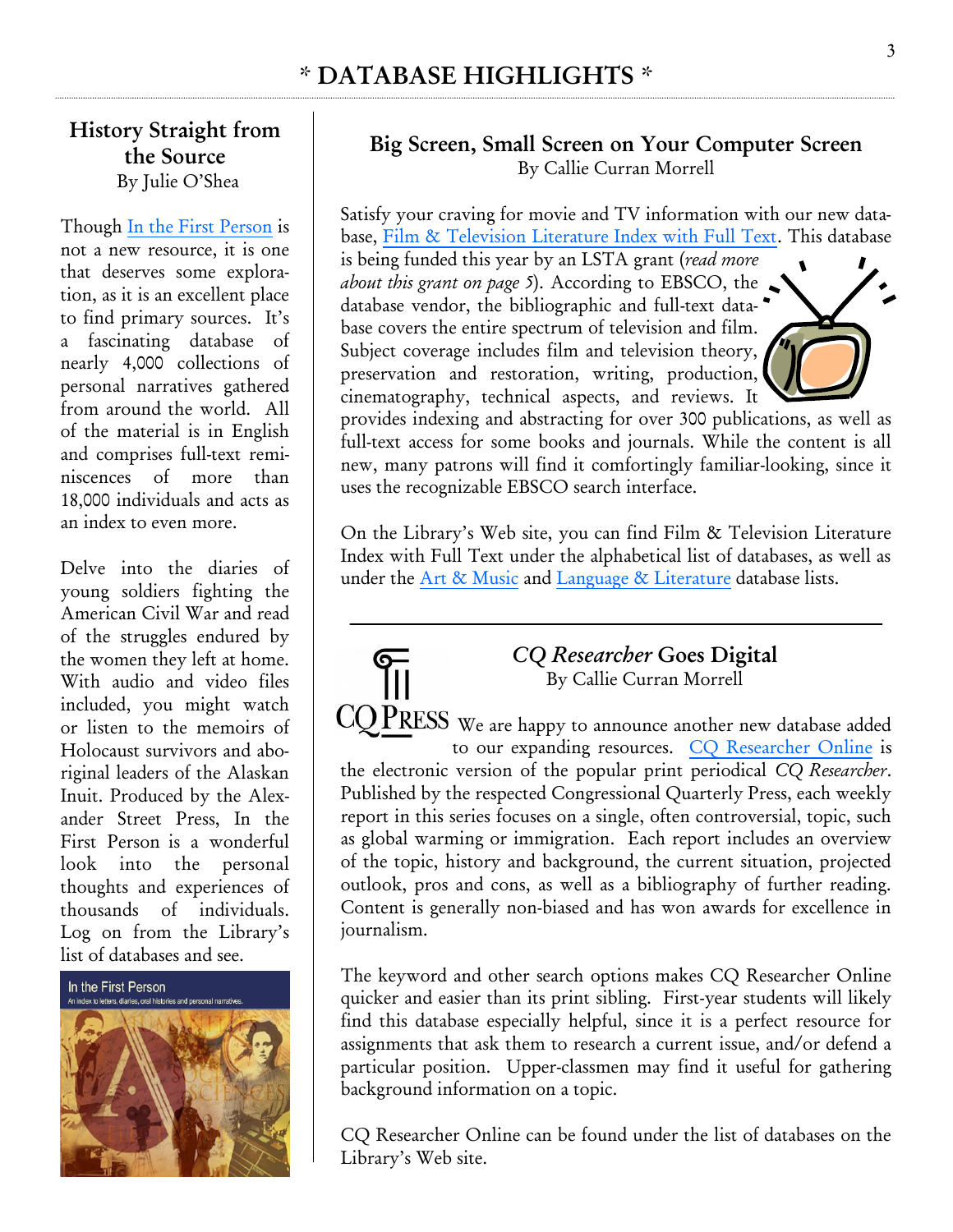#### **Staff News**

**Laurie Welling**, Systems Librarian, was invited to serve on a three-person panel at the annual New England Library Association conference in October. Laurie and the other panel members shared their experiences and the challenges of the systems librarian position.

At the American Library Association's Midwinter Meeting in Philadelphia, **Dawn Thistle**  presented on Circulation Analysis, a new usage analysis tool available in the WorldCat Collection Analysis service. This new tool will give us insight into how Assumption's collection is used. Larry Spongberg supplied Dawn's title: "WorldCat Collection Analysis: You're En'title'd to Circulation Data!"

**Callie Curran Morrell** will be serving as Secretary of the Information Literacy and Reference Special Interest Group of ARC (Academic & Research Collaborative).



Members of the Library, I.T., and Media departments look on as an Old Sturbridge Village resident demonstrates how wool is made into yarn. Old Sturbridge Village was the site of the Library's annual field trip this December.

#### **Library Welcomes Two New Staff Members**

By Mary Brunelle



D'Alzon Library recently hired two new staff members, Anne Fescharek and Carol Pappas. While Anne enters into an entirely new position for the Public Services Department, Carol fills a vacancy in the Technical Services Department.

Anne Fescharek joined our team in December. In her new position, Anne fulfills a crucial role as late-night supervisor, Sunday through Thursday from 10:00 p.m.-1:00 a.m., and Saturday 5:00-8:00 p.m. With Anne's arrival, we are able to keep the library open during those later hours that we know are crucial to students.

Anne graduated from Georgian Court University with a Bachelor's in English and comes to us from the children's library world. Her past experience includes positions at Whitinsville Social Library in Northbridge, Randall Library in Stow, and Millbury Public Library, as well as others in New Jersey. Although Anne enjoys working in any library, she confesses that reading a picture book aloud, while sitting on the floor surrounded by kids, is the best job in the world. She jokes that she intends to finish her Master's in Library and Information Science by age 97. Anne and her husband, Rich, settled here in Worcester 10 years ago. Their twin sons are 25 and living on their own, leaving Anne and Rich with only Dewey the Corgi to fuss over.

Carol Pappas also joined us in December, when she accepted the position of Acquisitions Coordinator. (Nina Tsantinis left the position in October.) Carol is responsible for filling all the book, film, and supply orders submitted by faculty and staff—a tall order, but someone's got to do it!

Carol brings accounting and fundraising experience to her new position. She holds a degree in accounting from McIntosh College in Dover, N.H. As a member of the Board of Trustees for Berwick Public Library in Maine, she helped raise over a million dollars from private funds to construct a brand new library building.

In her spare time, Carol enjoys spoiling her two-year-old grandson and sprucing up the old duplex she shares with her son, Greg, and his family in Leicester, MA. A big Assumption fan, Carol is quite familiar with the College, as Greg holds a Bachelor's in English ('99) and a Master's in Special Education ('04) from Assumption, and two of her uncles attended Assumption Prep. Luckily for us, Carol is also a big fan of the Red Sox and Patriots, which seems to be an unwritten prerequisite for Library staff!

Please join us in welcoming Anne and Carol to Assumption. If you wish to contact them, their contact information is listed on the [Staff page](http://www.assumption.edu/dept/library/resources/staff.html) of the Library's Web site.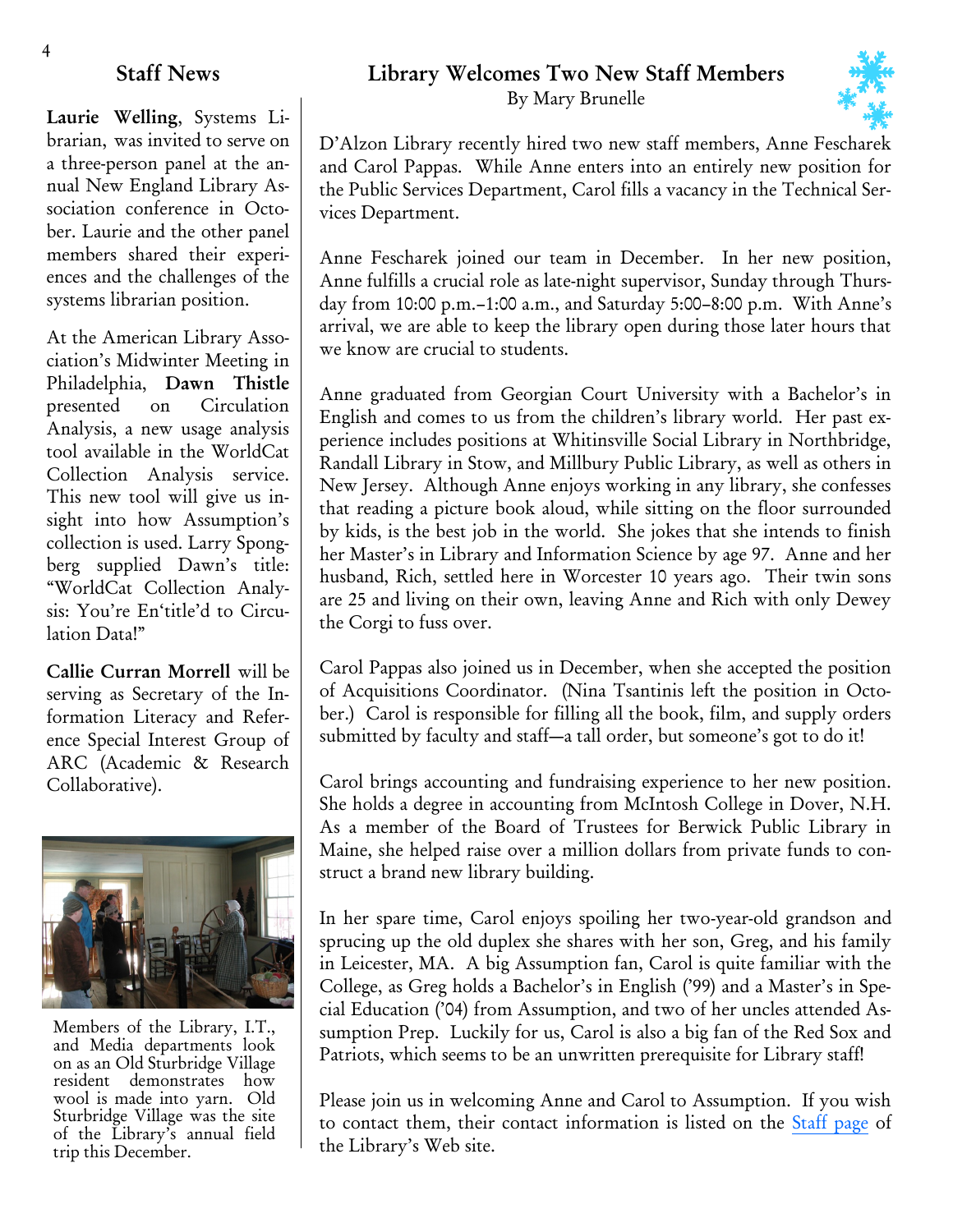#### **A "SAGE" Deal** By Julie O'Shea

The d'Alzon Library just signed a great deal with **SSAGE** SAGE Journals. We've traded in subscriptions to 26 paper journals for electronic access to over 450 titles contained in SAGE Journals Online. All of our previous subscriptions are still available, but we now have 424 new subscriptions to search. This "deal" was made available through the WALDO consortium of academic libraries. The price and titles are guaranteed for three years and provide access from Volume 1, Issue 1 of each journal to the current issue.

The new subscriptions represent an interesting mix of social science, humanities and medical titles. Since these new journals will be spread throughout various databases, you'll likely come upon some of the new titles as you're doing your research. A list of titles can be found at <http://www.sagepublications.com/journalmapping/JournalMapping.aspx> .

We're sure you will find them very helpful in your ongoing research efforts.

#### **Instructo-mercial, Anyone?**  By Carole Myles

Last summer the Library applied for and won grant funds to create a series of commercials on library skills and services to the undergraduate student community. The \$5000 grant was awarded by the Institute of Museum and Library Services through the Library Services and Technology Act (LSTA) and administered by the Massachusetts Board of Library Commissioners.

This past semester, the project was undertaken as an independent study in advanced television production by Bridget Carr '08, Thomas Sleeper '10, and Lisa Keeney '10, directed by John Hoover, Adjunct Professor in the Theater and Television Arts Department, all in conjunction with Library staff. At the end of the fall the first



commercial was completed, and scripting has been done for the second and third segments. Shooting for the remaining segments will be completed in the spring semester, with plans for launching the commercials with a "red carpet" gala during National Library Week in April.

Grant funds also enabled the Library to subscribe to the database, [Television and Film Literature Index with Full Text](http://lib.assumption.edu/login?url=http://search.ebscohost.com/login.aspx?authtype=ip,uid&profile=ehost&defaultdb=f3h) (*description on page 3*), and several film journals, such as *American Cinematography*.

#### **Where Are e-Reserves???**

By Janice Wilbur

Many professors will be placing articles and book chapters on Electronic Reserve, aka **e-Reserve**, this semester. This allows students to access the reserves from any computer connected to the Internet. However, in order to access these readings you must be registered in the Library database and have no lost/overdue books or outstanding fines on your record. You can check this by calling us (508-767- 7135) or by going to the Library [catalog](http://houndcat.assumption.edu/cgi-bin/Pwebrecon.cgi?DB=local&PAGE=First), choosing "My Account" at the top, and entering your barcode (10-digit number on your ID) and last name to view your record.

Professors using Blackboard will keep their e-Reserves on the course's Blackboard site under "Library Resources." For courses without a Blackboard site, go into the Library [catalog](http://houndcat.assumption.edu/cgi-bin/Pwebrecon.cgi?DB=local&PAGE=First) to the third tab on the top, marked "Course Reserves." Select the professor's name, course, and department. This also retrieves items on physical reserve in the library building (books, videos, etc.) For more information see:

[http://www.assumption.edu/](http://www.assumption.edu/dept/library/resources/ereserve.html) [dept/library/resources/](http://www.assumption.edu/dept/library/resources/ereserve.html) [ereserve.html](http://www.assumption.edu/dept/library/resources/ereserve.html) .

Problems? We're here to help. Please call us at 508-767-7271, 508-767-7135 or email me at [jwilbur@assumption.edu](mailto:jwilbur@assumption.edu) .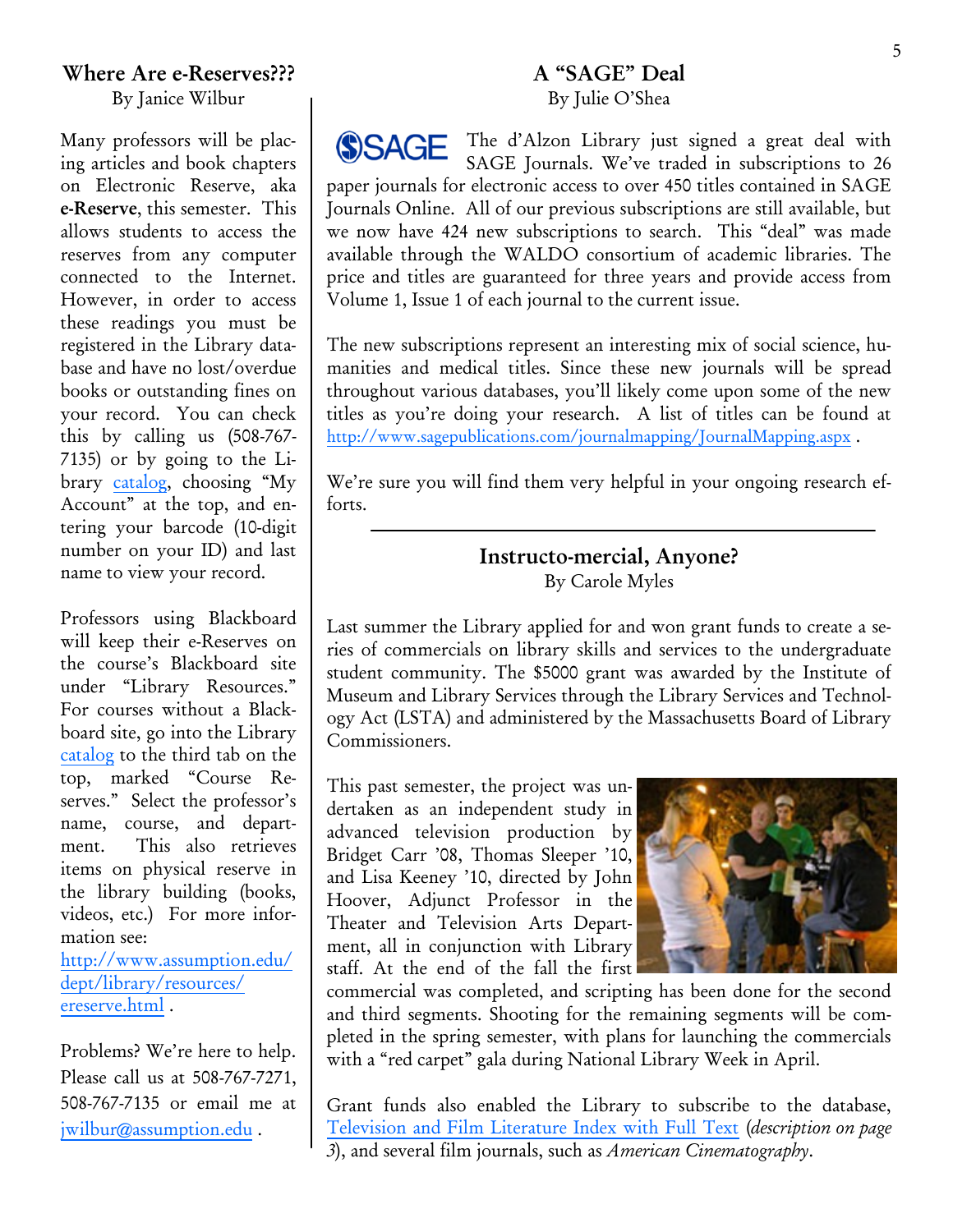## **Calling All Scholars: Library Acquires New Reference Sets**

By Mary Brunelle

Did you know the Library staff constantly adds new books to the Reference collection? We're always on the lookout for fun and fresh new titles as we work to improve the quality of the collection. If you haven't browsed the Reference area recently, come by and take a look at some of the new sets the Library recently acquired, often displayed in the bookcase behind the Reference Desk.



In *Masterplots II: Christian Literature*, contributing authors summarize and analyze over 500 important works in the genre, both fiction and non-fiction. Of course the fourvolume set includes treatments of such classics as Saint Augustine's *Confessions* and C. S. Lewis's Chronicles of Narnia series. But this set also includes analyses of very contemporary and more controversial works, such as *Left to Tell: Discovering God Amidst the Rwandan Holocaust* by Immaculée Ilibagiza and *The Da Vinci Code* by Dan Brown. Any scholar may find topics or titles of interest by using the numerous indexes in the fourth volume, including chronological, geographical, core issues, and genre indexes. The call number is REF BR117 .M15 2008.

Another new set in the Theological Studies section is *Encyclopedia of Catholic Social Thought, Social Science, and Social Policy*. This two-volume set examines theological and secular issues from a Catholic perspective. The contributors seek to construct a "comprehensive and broad-ranging analysis of how the Catholic religious, moral and intellectual tradition can and should shape society and social life" (p. ix). The multifaceted approach draws from the Catholic canon of writings, publications from the social science perspective applied to secular issues and social problems, and civil and governmental social policies informed by Catholic tradition, from past to present. The call number is REF BX1753 .E595 2007.

For a look at social problems from a secular perspective, scholars may be interested in *Encyclopedia of Activism and Social Justice*. Over three volumes, contributors present articles on social activism, political activism, and aesthetic activism, all with an eye to social justice. The scope of the material is at once national and international, retrospective and current. Readers will appreciate the list of entries and reader's guide, which outline the subjects and group material topically rather than alphabetically. The call number is REF HM671 .E53 2007.



Finally, for scholars interested in global studies, the Library acquired *The Encyclopedia of Globalization*. The authors and editors of this work seek to examine the issue of "global connectedness" in a time when the use of the word "globalization" is becoming more and more prevalent in business, governmental, and academic communities, though many people remain unsure of its meaning outside of their own spheres (p. 1). In this light, the analyses of the authors stem from a wide range of schools of thought in an effort to explore the issue of globalization as deeply and completely as possible in this four-volume set. This title also features a list of entries and a reader's guide to help scholars define their research questions. The call number is REF JZ1318 .E63 2007.

The Reference section is a great place to start your research, especially when you are in need of a topic or a scholarly and unbiased explanation of a controversial issue. Reference books provide needed background information, help you focus and refine broader subjects, and point you to related topics of interest. So stop by the Library and take a look at these and other newly acquired Reference books.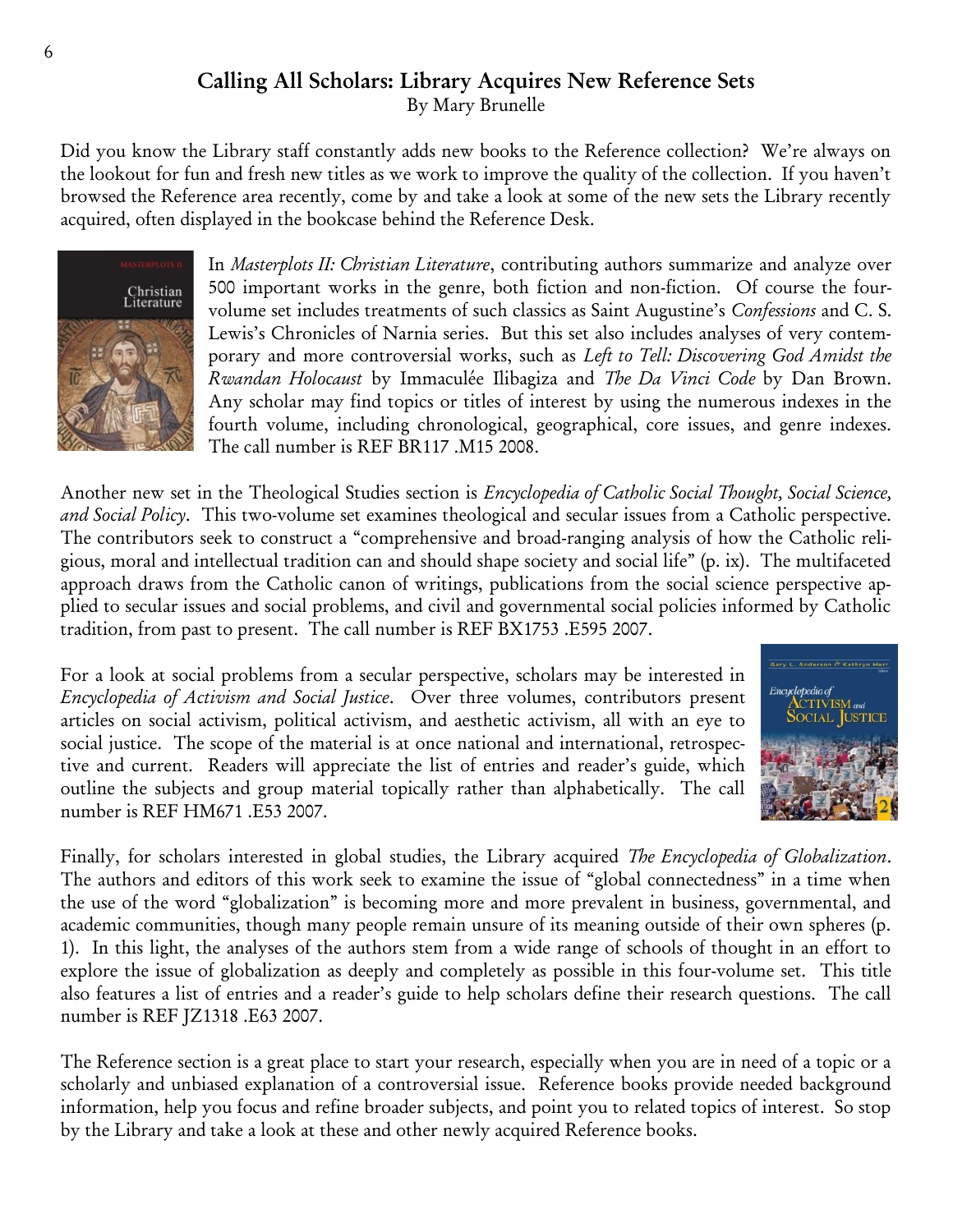### **Avoid Ill Results from Our I.L.L. Services**





**Recent Artwork** By Joan O'Rourke

Around the holidays, the first floor of the d'Alzon Library was the setting for the display of very impressive student artwork. Works by students of Professors Edie Read, Judith Leeman, Scott Glushien, Marlene Rye, Gary Orlinsky, Tom Grady, and Jeremy Long covered the walls at the annual Student Art Show. The show ran through January 11, 2008, with an opening reception held in November. The exhibit included photographs, sculptures, paintings, graphic art, and drawings. Student artists were able to showcase their talents while giving Library staff and patrons the opportunity to enjoy and admire their remarkable artwork.

Our current art exhibit, *New Work* by Scott Glushien, Assistant Professor of Art at Assumption College, features Scott's recent photography of Israel. The show runs through March 7—plenty of time to stop by and enjoy it.

 $\frac{D}{\mathbf{0}}$ 

d

203X EO

By Larry Spongberg

During this past year, we received more than 1600 interlibrary loan (I.L.L.) items from other libraries for members of the Assumption community. Unfortunately, problems occasionally do arise that prevent books or articles from getting to a patron in a timely manner, and we realize that our success rate of over 90% is of little comfort if you are one of the few affected by a problem. Therefore, the following hints can minimize the chances that you'll suffer "ill results" from our I.L.L. services:

- Whenever possible, allow at least three weeks for items to arrive. Although more than half of the items arrive within one week, that percentage doesn't help you if you're on the wrong side of the odds and have a tight schedule.
- In most cases, you'll be notified automatically when an item arrives. Occasionally, a notice won't reach you. To minimize chances of that:
	- Use a campus email address whenever possible, since we have no control over glitches that originate with other email servers.
	- Check to make sure that your correct email address is on your request and on file with our patron database. You may stop by, call 508-767-7271, or send a message to [library@assumption.edu](mailto:library@assumption.edu) to check your information.
- If you have not received a notice for one or more of your items, don't hesitate to check the status of your request by contacting us. It doesn't bother us to check on requests, and this check can be important if your request did not transmit in our system for whatever reason.

I hope that these hints will improve your chances for a successful semester.

The [Worcester Public Library](http://www.worcpublib.org) is one of 30 Federal Depository Libraries in the state and is the largest selective depository of Federal documents in Central MA. The Federal Depository Library Program was created by Congress in the early 1800s to provide the American public with access to its government's information.

Among WPL's collection of government documents:

- Paper documents from colonial times to the present
- · Multimedia documents: CD's, DVD's, microforms
- Censuses (some dating back to 1790)
- Congressional proceedings and laws
- Historical documents from the Civil War, WWI, and WWII
- and much, much more.

For more information about WPL's collection, visit them at 3 Salem Square in Worcester or call 508-799-1655.